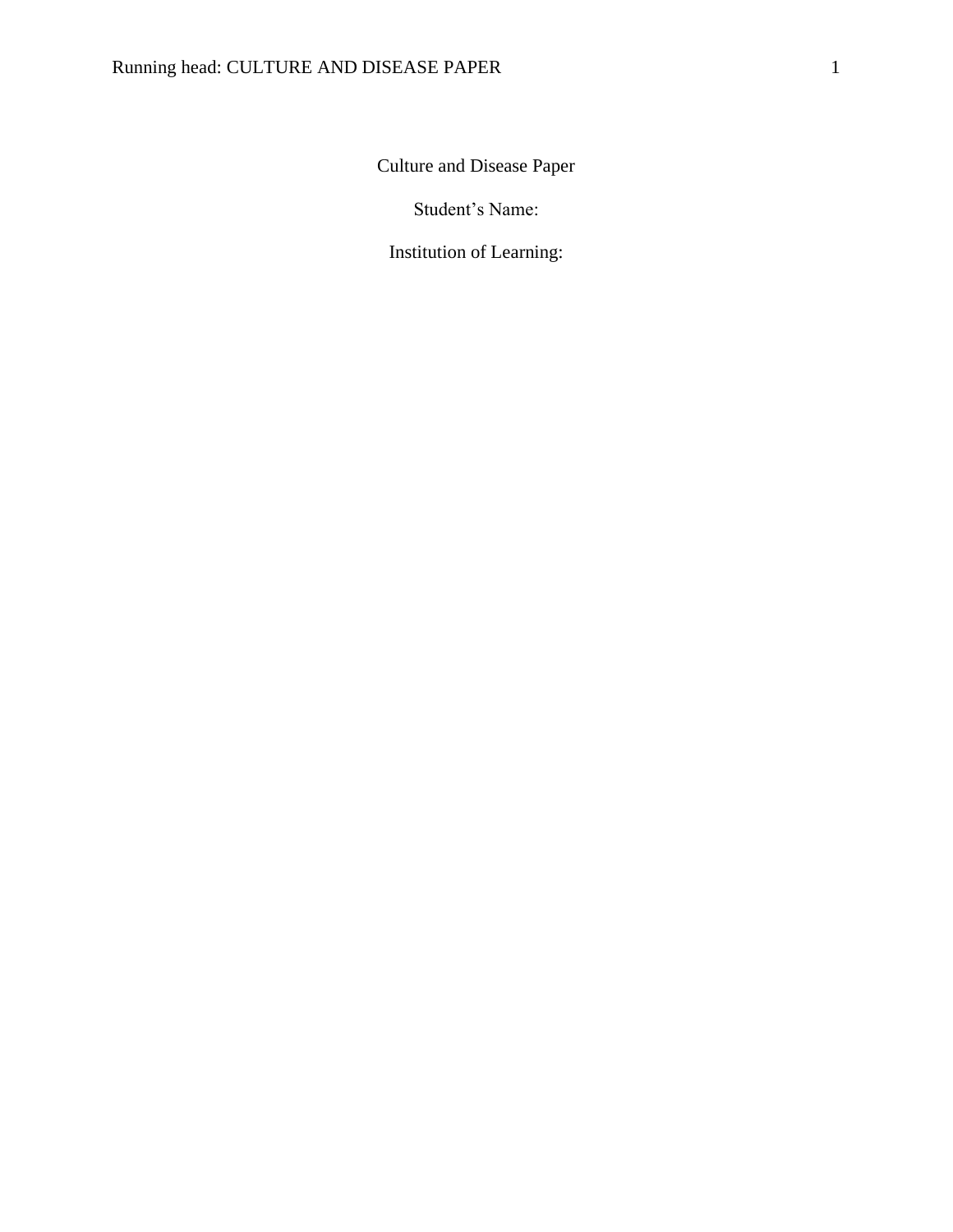## Culture and Disease Paper

Culture is the set of norms, values, social and moral practices that form the daily life of certain people. In addition, it refers to the ethically accepted standards of living among the given group of people. However, a disease is a condition affecting animals' or plants' bodies that often leads to malfunctioning of the body. Diseases are detected through the identification of symptoms. This paper will focus, basically, on asthma, a respiratory disease. According to Barnes, Rodger, & Thomson (1998), asthma is a chronic respiratory disease that is always characterized by breathing difficulties caused by airflow obstruction; besides, the infection is characterized by constant coughing, wheezing and chest tightness along with pain. The infection is experienced mostly in the United States among the African-American race. The disease is boosted by some peculiar conditions faced by individuals of this race. In the United States, many African-Americans undergo unhealthy living in their residential habitations besides the poor working conditions that they are exposed to. This unfavorable environment has triggered an array of allergic reactions resulting into cases of asthma. Similarly, these unhealthy environments are manifested by overcrowding due to the low economic status of those belonging to this race. The consequences of overcrowding are devastating since they result into poor sanitation problems causing allergies that eventually may cause asthma. A research conducted in the United States shows that 71 per cent of African- Americans reside in the air-polluted zones as compared to the 58 per cent of the whites that inhabit the air-polluted areas. The foregoing evidentially manifests the poor conditions that are experienced by the members of this race that finally lead to cases of asthma among them.

In addition, various environmental factors have led to this disease to be more prevalent in certain geographical areas. During the cold season, as winter, cases of asthma are on the upper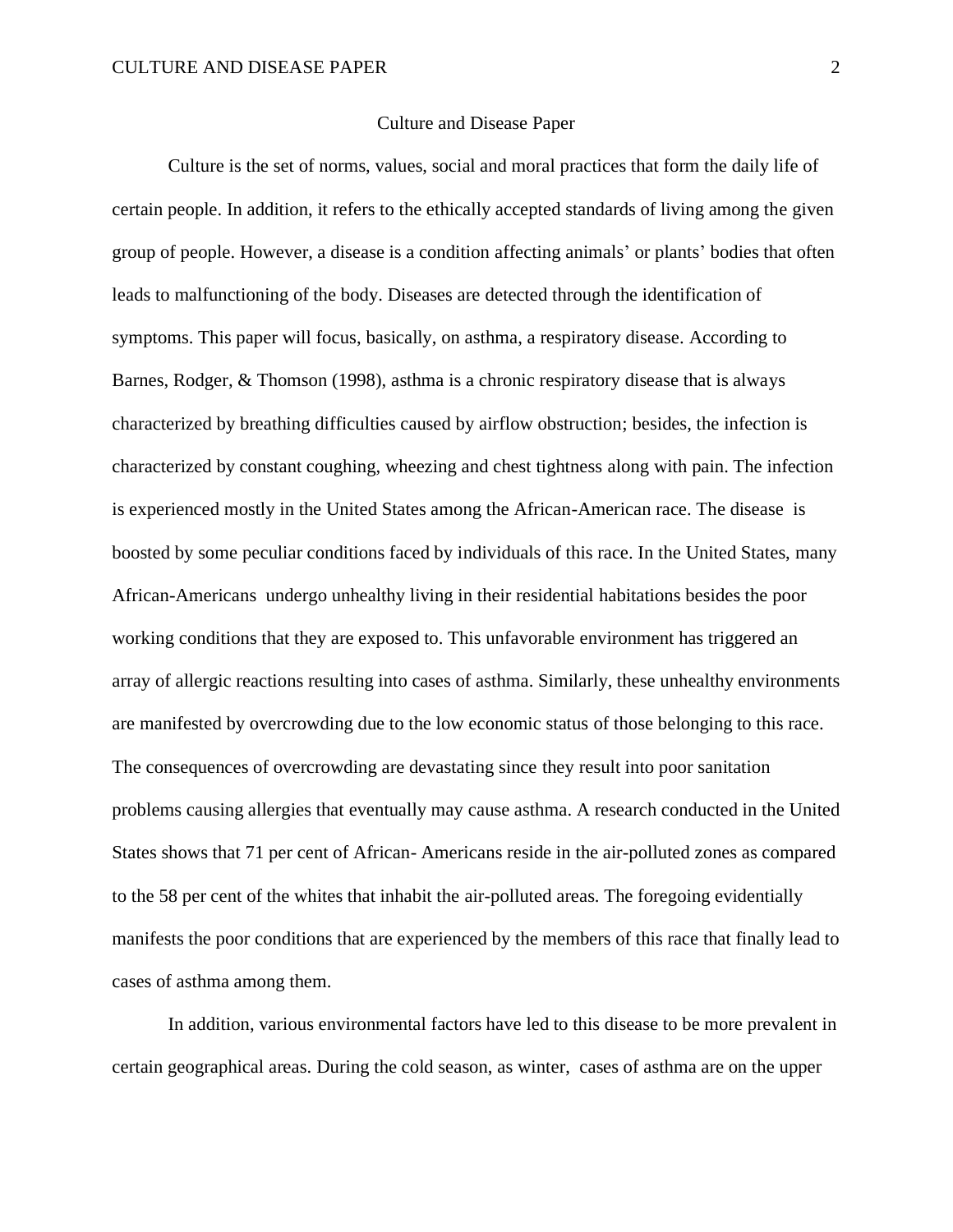## CULTURE AND DISEASE PAPER 3

rise. This is owing to the fact that cold conditions induce allergies that are crucial to the muscle contraction in asthma. Similarly, sudden and dramatic changes during the summer periods induce cases of asthma among the members of this race along with poor conditions they live in. This sudden environmental change has demanded individuals' explicit understanding of the various conditions that attribute to asthma attack in order to adopt the mechanisms to curb this. Asthma infections can be transmitted through two major methods. The main and most spread is , genetically acquired. Douglas & Elward (2010) opine that siblings in most cases will develop asthma infections if their parents undergo asthma conditions. This has been proved in the United States where most cases of children facing asthma conditions are mostly hereditary. Hereditary infections occur in most cases if parents do not undertake pre-delivery measures to ensure protection of the sibling. Secondly, asthma is be acquired by individuals due to their living and working conditions that is to say, their economic and social status. For example, exposure to extreme cold conditions may result into an individual acquiring asthma.

The spreading of the disease can be controlled through two major methods. Post exposture strategies can be adopted to ensure that hereditary spread avoided. In times of pregnancy, mothers should avoid indulgence in smoking activities that can increase the probability of asthma cases as such activity is found to be one of the factors that can lead to the siblings experiencing cases of asthma. Consequently, adverse environmental conditions that may cause asthma in pregnant mothers should be avoided. In cases, where one or both of the parents already suffer from this disease, sudden changes in temperature and humidity can make asthma more severe thus, may further result into cases of asthma among their siblings. Similarly, Douglas  $\&$ Elward (2010) reiterate that precautionary measures should be undertaken during birth to prevent hereditary spreading of the disease. These measures may include high standards of care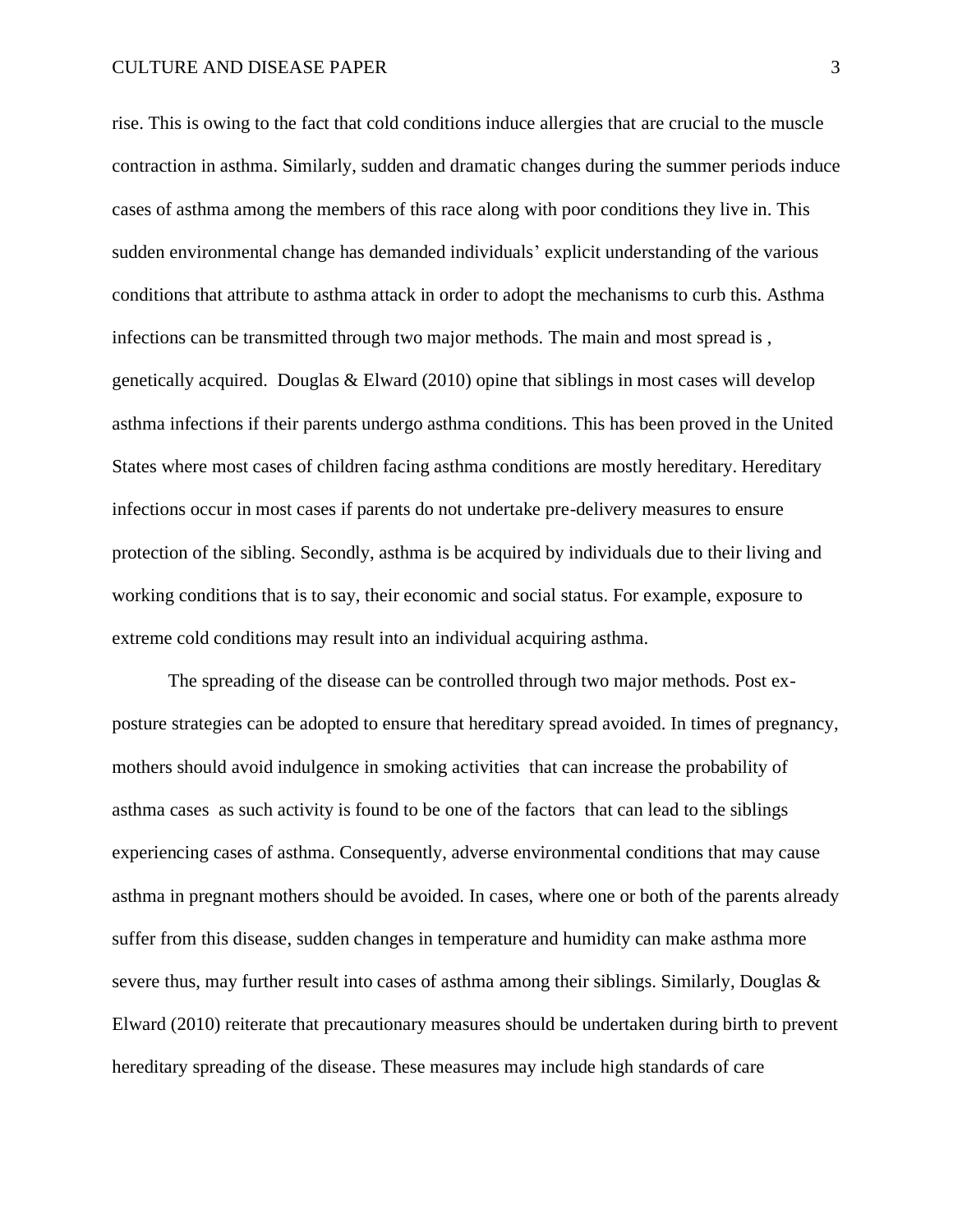## CULTURE AND DISEASE PAPER 4

undertaken during birth to minimize chances of parent-child spread. In attempt to prevent and provide treatment of asthma, various measures have been adopted by the African- American race in the United States. The usage of inhalers and muscle relaxants has massively been adopted in attempt to provide a short - term treatment. Consequently, identification of the triggers is ensured to minimize situations that can make the exacerbation of the disease. The effect of these alternative treatments is that cases of asthma have reduced in the recent past. The introduction of inhalers has effectively reduced the prevalence of severe cases of asthma as the inhalers provide patients with a short-term relief. This is similar to the effects obtained with the adoption of the muscle relaxants.

Social factors have had an influence in spreading and adoption of various measures towards the disease among the African-American population. Social factors basically refer to the ethically accepted ways of practices. In the United States, smoking is considered a normal practice while smoking largely provokes the increase in cases of individuals suffering from asthma conditions. In 2010, a research conducted indicated that majority of the cigarette addicts in the United States were mostly of the African- American origin. Besides, racist attitude in some cases deprived members of this race from accessing quality health services hence heightened the prevalence of these asthma conditions. In the treatment of asthma, beliefs and values have been considered in the United States. There has been a general belief that asthma is a mild disease so individuals always assumed to seek relevant treatment. The search for treatment has further met a setback by a developed notion that it is expensive and that has prevented the low class patients from seeking for treatments. Individual values have also contributed to the measures that have been assumed in the treatments. Ignorance has made persons to be unaware of the available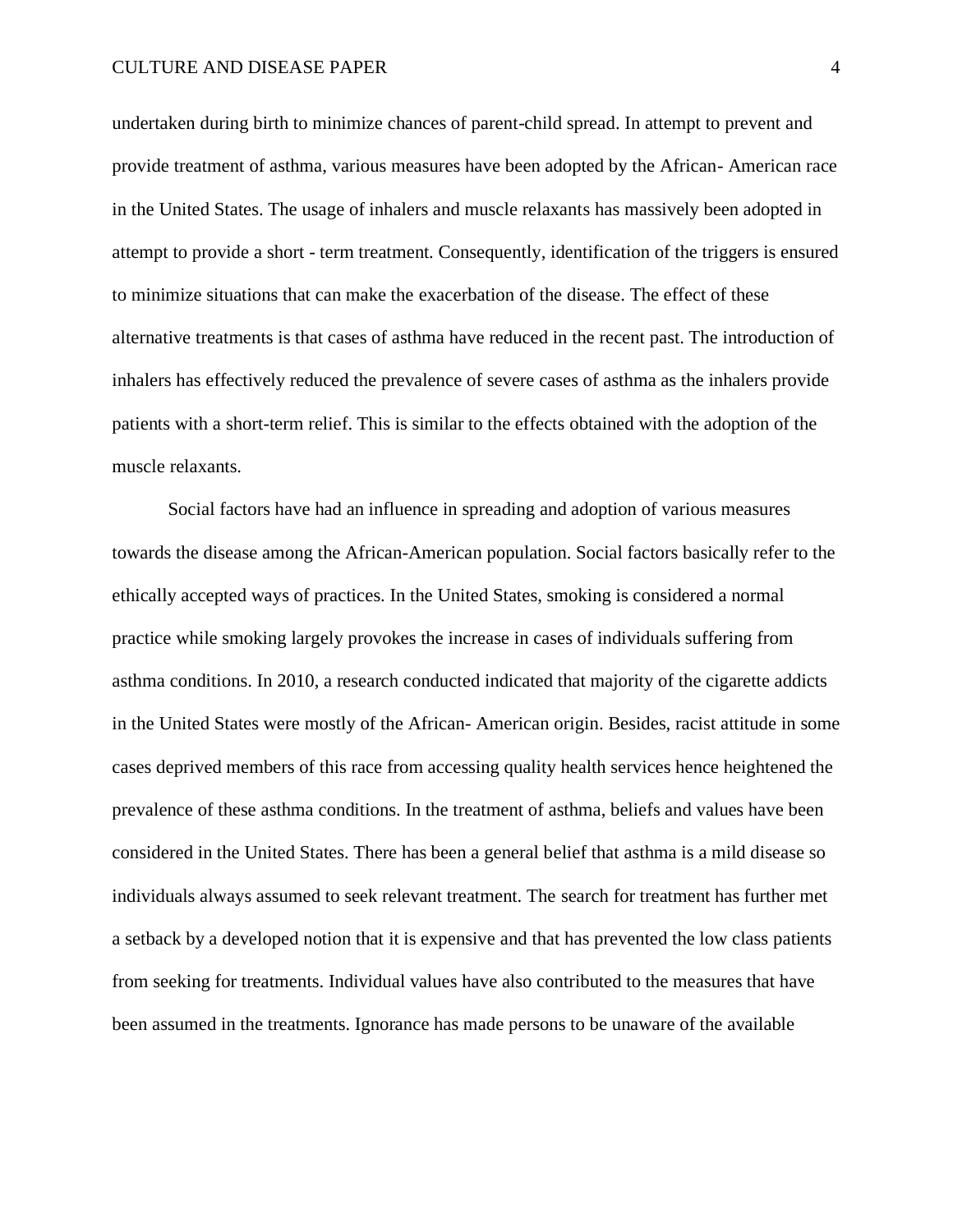treatment mechanisms for asthma conditions. This has resulted into severe cases and individuals being more prevalent to the disease that has caused massive demise.

In order to curb cases of asthma, people can indulge in various community health promotions. Barnes, Rodger, & Thomson (1998) agree that sensitization on the dangers and the effects that asthma exposes should be clearly highlighted to develop a sense of concern towards seeking relevant treatments. Consequently, the sensitization should aim at informing the community on the various measures that can be adopted to ensure that the condition is prevented. This may include the identification of allergies apart from being sensitive to changes in weather that are likely to pronounce the condition. In undertaking the community health promotion, parental guidance should be provided to minimize cases of parent-child hereditary of the infection. These counsels may include educating pregnant mothers on the need to avoid smoking that often raises the severe situations of asthma in parents thus, consequently increases the chances of hereditary cases.

In conclusion, it becomes evident that asthma is a chronic condition that can result into devastating effects if not properly handled. Similarly, it is pronounced that the disease is mostly spread through parent-child infection and that various factors plays central part in asthma spread and treatment process. These are social, cultural, and environmental factors. The discussion also gives precedence to community promotion activities in preventing and curbing of the disease.